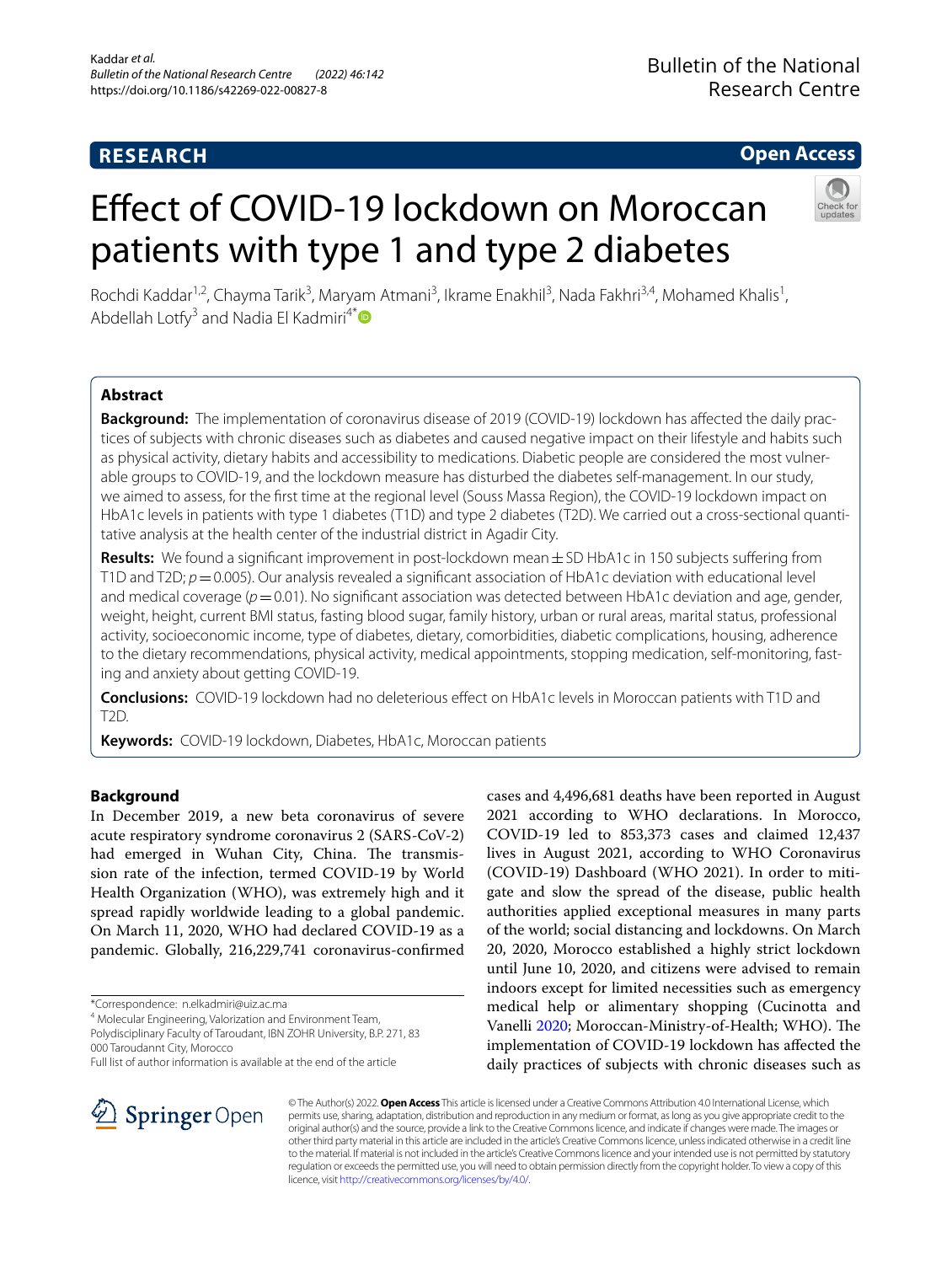diabetes and caused negative impact on their lifestyle and habits such as physical activity, dietary habits and accessibility to medications.

Diabetes is defned as a chronic metabolic disorder characterized by elevated blood glucose, which includes T1D and T2D. The chronic hyperglycemia is associated with several complications and pathological implications. The major indicator for diabetes assessment is glycated hemoglobin or HbA1c. HbA1c values signify the levels of blood sugar over the previous 2–3 months. Diabetic complications are associated with higher HBA1c (Orban and Ichai [2008](#page-5-1)). In 2019, WHO estimated 463 million diabetics aged 19 to 79 worldwide (9% for women–9.6% for men) and 1.5 million deaths were directly caused by diabetes. In Morocco, the prevalence in the adult population is 12.4%. Diabetes kills over 12,000 people a year (WHO 2021).

# **Objectives**

Diabetic people are considered the most vulnerable groups to COVID-19, and the lockdown measure has disturbed the diabetes self-management. Within this context, we aimed to assess, for the frst time at the regional level (Souss Massa Region), the COVID-19 lockdown impact on HbA1c levels in patients with T1D and T2D.

## **Methods**

# **Study design**

Our cross-sectional quantitative analysis was carried out from April 9, 2021, to June 6, 2021, at the health center of the industrial district in Agadir City. According to eligibility criteria, 150 patients were included in this study.

# **Data collection**

Anonymized data were generated from a structured questionnaire created in Sphinx software by taking into consideration the education level of the interviewed patients.

The validated questionnaire consisted of four parts:

- Part 1: socio-demographic characteristics including twelve questions (sex, place of residence, age, weight before and after lockdown, height, BMI, level of education, family status, occupation, medical and socioeconomic level according to annual income).
- Part 2: disease characteristics including seventeen questions (type and duration of diabetes, therapeutic regimen including dosage and information about therapeutic agents, HbA1c and fasting blood sugar values before and after lockdown, comorbidity, complications and the frequency of monitoring).
- Part 3: patients' attitudes comprising twenty questions (housing, dietary; based on 4 items related to

compliance with clinician's dietary recommendations and the degree of adherence to dietary guidelines (Gray and Threlkeld [2000;](#page-5-2) American Diabetes Association [2019](#page-5-3)), physical activity≥three times 30 min per week: based on 4 items and estimated scale of 10, reducing or stopping medication, self-monitoring, anxiety about getting COVID-19, and fasting the holy month of Ramadan).

Part 4: COVID-19 infection comprising three questions (COVID-19 infection, vaccination and number of doses received).

#### **Participants: inclusion criteria**

- Confrmed T1D or T2D based on medical records; fasting blood sugar>126 mg/dl; HbA1C>7%
- Aged≥18 years with a≥1 year T1D and T2D diagnosis
- Recruited and monitored at the Health Center of the industrial district in Agadir City.

# **Exclusion criteria**

- Incomplete medical records
- No HBA1c records in the last 3 months
- Change of antidiabetic treatment at least 6 months before the lockdown and during the lockdown
- Pregnancy
- Active oncological illness (confirmed malignancy; under immunotherapy or chemotherapy)
- Comorbidity with psychiatric, neurological disorders and non-communicable diseases

## **Data analysis**

Anonymized data were divided according to two diferent periods: pre-lockdown and post-lockdown. Statistical analysis was performed using IBM SPSS Statistics 23 software. The degree of association was assessed using odds ratio (OR) (95% confdence intervals). A *p* value  $\leq$  0.05 was considered statistically significant.

#### *Determined variables*

- Dependent variables: glycemic balance (diabetes balance)
- Independent variables: diabetes, COVID-19, confnement, socio-demographic factors and attitudes.
- HbA1c deviation=HbA1c post-COVID-19-lockdown−HbA1c pre-COVID-19-lockdown [If the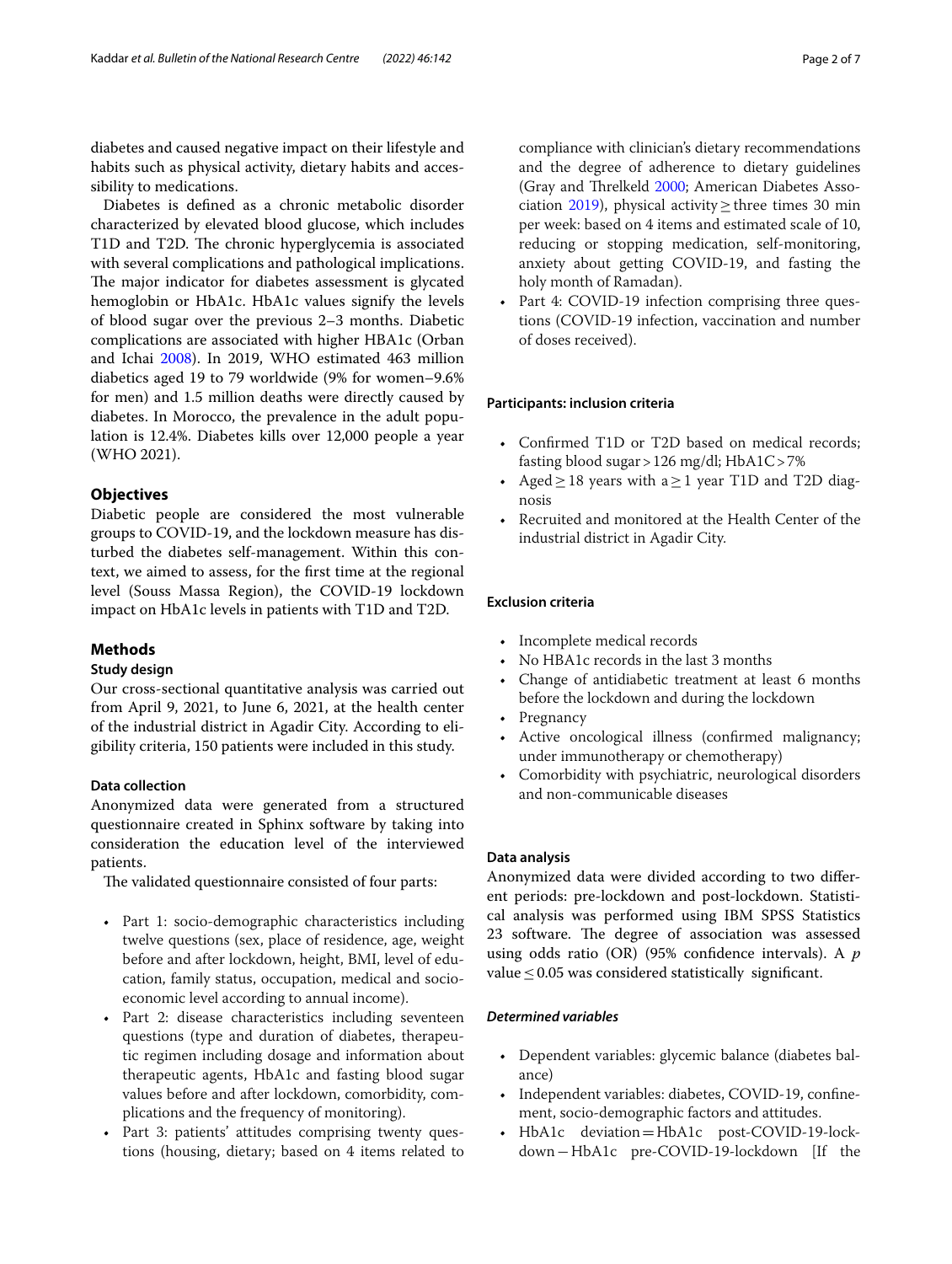value is less than or equal to 0: stable/improved; otherwise greater than 0: aggravated]

## **Ethical consideration**

• The study was conducted in accordance with Helsinki Declaration. Authorization was obtained by Souss Massa Regional Direction of Health before starting the study while respecting the confdentiality of the data and the respect of anonymity in the processing of the data. All participants gave verbal informed consent to answer the anonymous questionnaire.

## **Results**

Overall, 150 participants (T1D: 46.7%, T2D: 53.3%) completed the survey questionnaire, 52 men (34.7%) and 98 women (65.3%) with a mean age of  $54.93 \pm 17.15$ (years). The majority of participants had BMI  $(kg/m<sup>2</sup>)$  $27.08 \pm 5.97$ . Most of them lived in urban areas (90%), 42% were illiterate, 63.3% were married, 93.3% lived with their families, and 46% were unemployed. A low percentage had medical coverage (28.7%) and 56.7% of the patients had a low annually family income<36,000 (Dhs). The interviewed participants (T1D and T2D) had suffered from diabetes for an average of  $11.29 \pm 8.73$  years with a dominance of T2D for 53.3% (Table [1](#page-2-0)).

### **Primary outcome**

Surprisingly, we found a signifcant improvement in post-lockdown mean $\pm$ SD HbA1c: 7.97 $\pm$ 1.57 versus 8.35 $\pm$ 1.97,  $p = 0.005$ . Hence, COVID-19 lockdown had no deleterious efect on HbA1c levels in people with T1D and T2D (Table [2\)](#page-3-0).

#### **Secondary outcomes**

No signifcant association was detected between HbA1c deviation and age, gender, weight, height, current BMI status, fasting blood sugar, family history, urban or rural areas, marital status, professional activity, socioeconomic income, type of diabetes, dietary, comorbidities, diabetic complications and housing.

No efect of lockdown on weight (kg) was observed:  $72.43 \pm 14.83$  (pre-lockdown) versus  $72.24 \pm 14.49$ (post-lockdown). On the other hand, we observed a slight decrease in adherence to dietary guidelines from 75.3% (pre-lockdown) to 70.7% (post-lockdown). The majority respected the dietary recommendations during the lockdown period. According to the recommendations of the Francophone Diabetes Society, (minimum level  $\geq$  three times 30 min per week) (Duclos et al. [2013](#page-5-4)), we also reported a slight drop <span id="page-2-0"></span>**Table 1** Socio-demographic and disease characteristics of the study participants

| <b>Variables</b>                                 | N (%)       |
|--------------------------------------------------|-------------|
| Gender                                           |             |
| Male                                             | 52 (34.7%)  |
| Female                                           | 98 (65.3%)  |
| Place of residence                               |             |
| Urban                                            | 135 (90%)   |
| Rural                                            | 15 (10%)    |
| <b>Educational level</b>                         |             |
| Illiterate                                       | 63 (42%)    |
| Primary/Koranic                                  | 25 (16.7%)  |
| Middle School/High School                        | 24 (16%)    |
| University                                       | 38 (25.3%)  |
| Marital status                                   |             |
| Single                                           | 31 (20.7%)  |
| Married                                          | 95 (63.3%)  |
| Divorced                                         | 5(3.3%)     |
| Widower                                          | 19 (12.7%)  |
| Professional activity                            |             |
| No occupation                                    | 69 (46%)    |
| Student                                          | 9(6%)       |
| Employee                                         | 40 (26.7%)  |
| Self-employed                                    | 9 (6%)      |
| Retirement                                       | 23 (15.3%)  |
| Insurance coverage                               |             |
| No insurance                                     | 34 (22.7%)  |
| Medical insurance                                | 116 (77.3%) |
| Socioeconomic level (income (Dhs)/year)          |             |
| < 36,000                                         | 85 (56.7%)  |
| 36,000-72,000                                    | 45 (30%)    |
| >72,000                                          | 20 (13.3%)  |
| Type of diabetes                                 |             |
| Insulin dependent (T1D)                          | 70 (46.7%)  |
| Not insulin dependent (T2D)                      | 80 (53.3%)  |
| Treatment                                        |             |
| Oral antidiabetic agents (T2D)                   | 80 (53.3%)  |
| Insulin (T1D)                                    | 51 (72.85%) |
| Oral antidiabetic agents per day + Insulin (T1D) | 19 (27.15%) |
| Type of insulin (effect)                         |             |
| Slow/semi-slow                                   | 42 (28%)    |
| Fast                                             | 8 (5.3%)    |
| Both                                             | 20 (13.3%)  |
| Insulin doses per day                            |             |
| Once/day                                         | 10 (6.7%)   |
| 2 times/day                                      | 48 (32%)    |
| 3 times/day                                      | 12 (8%)     |
| Oral antidiabetic agents doses per day           |             |
| Once/day                                         | 26 (17.3%)  |
| 2 times/day                                      | 37 (24.7%)  |
|                                                  |             |
| 3 times/day                                      | 36 (24%)    |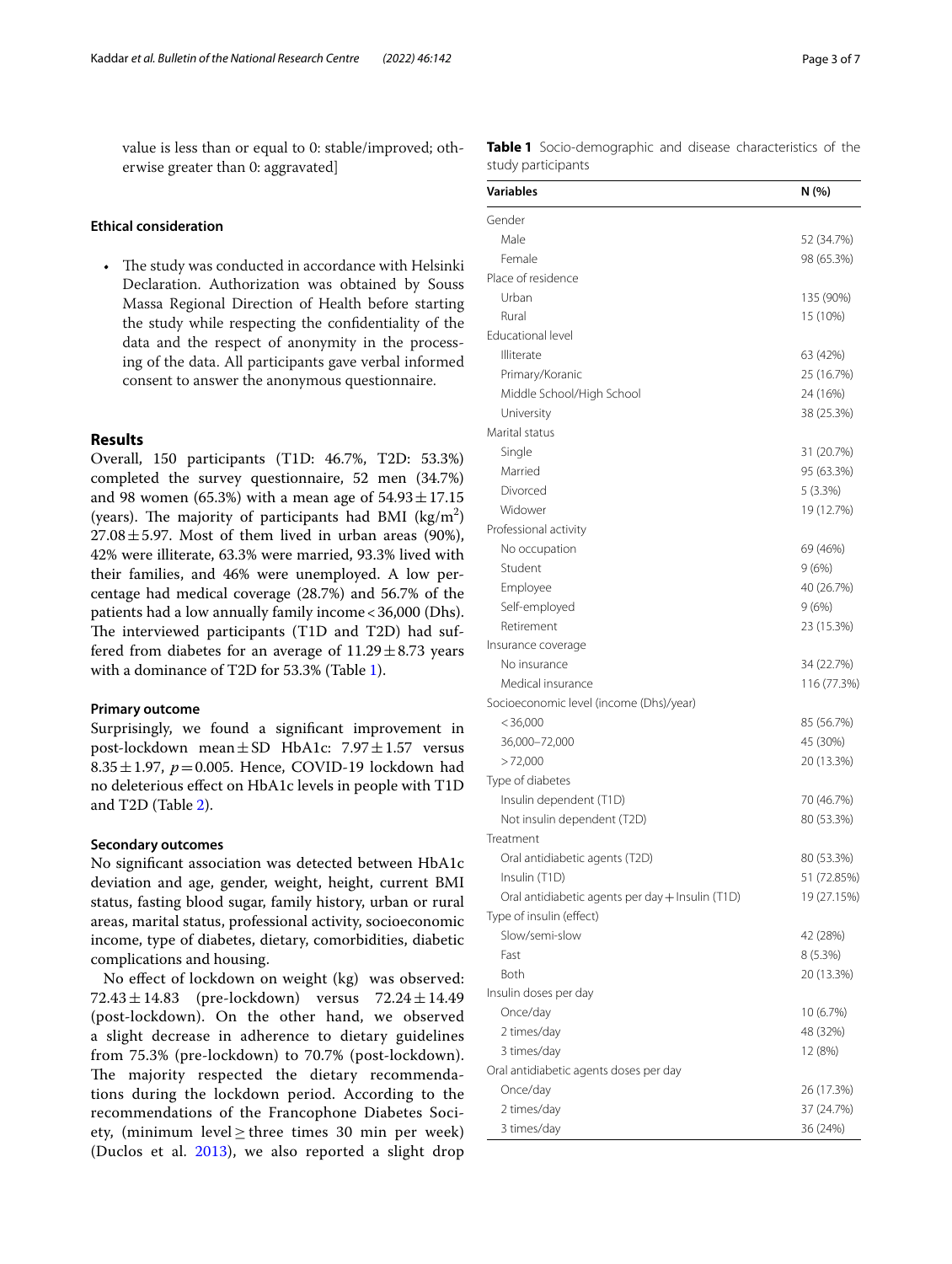**Table 1** (continued)

| <b>Variables</b>                                        | N (%)       |
|---------------------------------------------------------|-------------|
| Comorbidities                                           |             |
| Yes                                                     | 81 (54%)    |
| No                                                      | 69 (46%)    |
| Type of comorbidity                                     |             |
| None                                                    | 69 (46%)    |
| Hypertension                                            | 48 (32%)    |
| Renal failure                                           | 3(2%)       |
| Obesity/overweight                                      | 11 (7.3%)   |
| Others                                                  | 18 (12%)    |
| Complications                                           |             |
| Yes                                                     | 69 (46%)    |
| No                                                      | 81(54%)     |
| Housing                                                 |             |
| Alone                                                   | 10 (6.7%)   |
| With family                                             | 140 (93.3%) |
| Adherence to dietary guidelines (pre-lockdown)          |             |
| Yes                                                     | 113 (75.3%) |
| No                                                      | 37 (24.7%)  |
| Adherence to dietary quidelines (post-lockdown)         |             |
| Yes                                                     | 106 (70.7%) |
| No                                                      | 44 (29.3%)  |
| Physical activity ( $\geq$ three times 30 min per week) |             |
| Yes                                                     | 92 (61.3%)  |
| No                                                      | 58 (38.7%)  |
| Type of physical activity                               |             |
| Walking                                                 | 54.70%      |
| Soccer                                                  | 2.70%       |
| Other (aerobics, cycling, taekwondo, running, etc.)     | 42.60%      |
| Respect of appointments (pre-lockdown)                  |             |
| Yes                                                     | 116 (77.3%) |
| No                                                      | 34 (22.7%)  |
| Respect of appointments (during lockdown)               |             |
| Yes                                                     | 87 (58%)    |
| No                                                      | 63 (42%)    |
| Stopping medication (pre-lockdown)                      |             |
| Yes                                                     | 22 (14.7%)  |
| Νo                                                      | 128 (85.3%) |
| Stopping medication (during lockdown)                   |             |
| Yes                                                     | 31 (20.7%)  |
| No                                                      | 118 (78.7%) |
| Self-monitoring (pre-lockdown)                          |             |
| Rarely or never                                         | 49 (32.7%)  |
| If symptom                                              | 29 (19.3%)  |
| 2 times/week                                            | 11 (7.4%)   |
| Once/day                                                | 61 (40.7%)  |
| Self-monitoring (during lockdown)                       |             |
| Rarely or never                                         | 55 (36.7%)  |
| If symptom                                              | 23 (15.3%)  |
| 2 times/week                                            | 14 (9.3%)   |

#### **Table 1** (continued)

| <b>Variables</b>                                 | N (%)      |
|--------------------------------------------------|------------|
| Once/day                                         | 58 (38.7%) |
| Fasting (during lockdown)                        |            |
| Yes                                              | 96 (64%)   |
| No                                               | 54 (36%)   |
| Anxiety about getting COVID-19 (during lockdown) |            |
| Yes                                              | 91 (60.7%) |
| No                                               | 59 (39.3%) |
| COVID-19 infection                               |            |
| Yes                                              | 15 (10%)   |
| No                                               | 135 (90%)  |
| COVID-19 vaccination                             |            |
| Yes                                              | 90 (60%)   |
| No                                               | 60 (40%)   |
| Doses of COVID-19 vaccination                    |            |
| 1 dose                                           | 17 (18.9%) |
| 2 doses                                          | 73 (81.1%) |

<span id="page-3-0"></span>**Table 2** HbA1c mean±SD before and after confnement

| HbA1c         | Mean $+$ SD   | p value |
|---------------|---------------|---------|
| Pre-lockdown  | $835 + 197$   |         |
| Post-lockdown | $7.97 + 1.58$ | 0.005   |

in the physical activity score (scale from 0 to 10): 5.06  $\pm$  2.41 versus 4.19  $\pm$  2.48. Stay-at-home orders have had a negative impact on medical appointments. Only 58% of participants were able to consult their clinician during the confnement compared to the pre-lockdown period (77.3%). Eighty of 150 participants (53.3%) received oral antidiabetic agents, 34% were treated with insulin alone, and 12.7% received insulin and oral antidiabetic drugs. During the lockdown, 20.7% stopped the medication compared to 14.7% in pre-lockdown.An unremarkable change was observed in self-monitoring which increased by 4% (32.7% vs 36.7%) in patients who seldom or never self-monitor. During the lockdown period, 64% of participants declared fasting the holy month of Ramadan. Our study showed that 60.7% were anxious about getting COVID-19. In contrast, only 10% were afected by COVID-19 during confnement (Tables [1](#page-2-0) and [3](#page-4-0)).

No signifcant association was detected between HbA1c deviation and adherence to the dietary recommendations, physical activity, medical appointments, stopping medication, self-monitoring, fasting, and anxiety about getting COVID-19. However, a signifcant association was observed of HbA1c deviation with educational level and medical coverage  $(p=0.01)$ .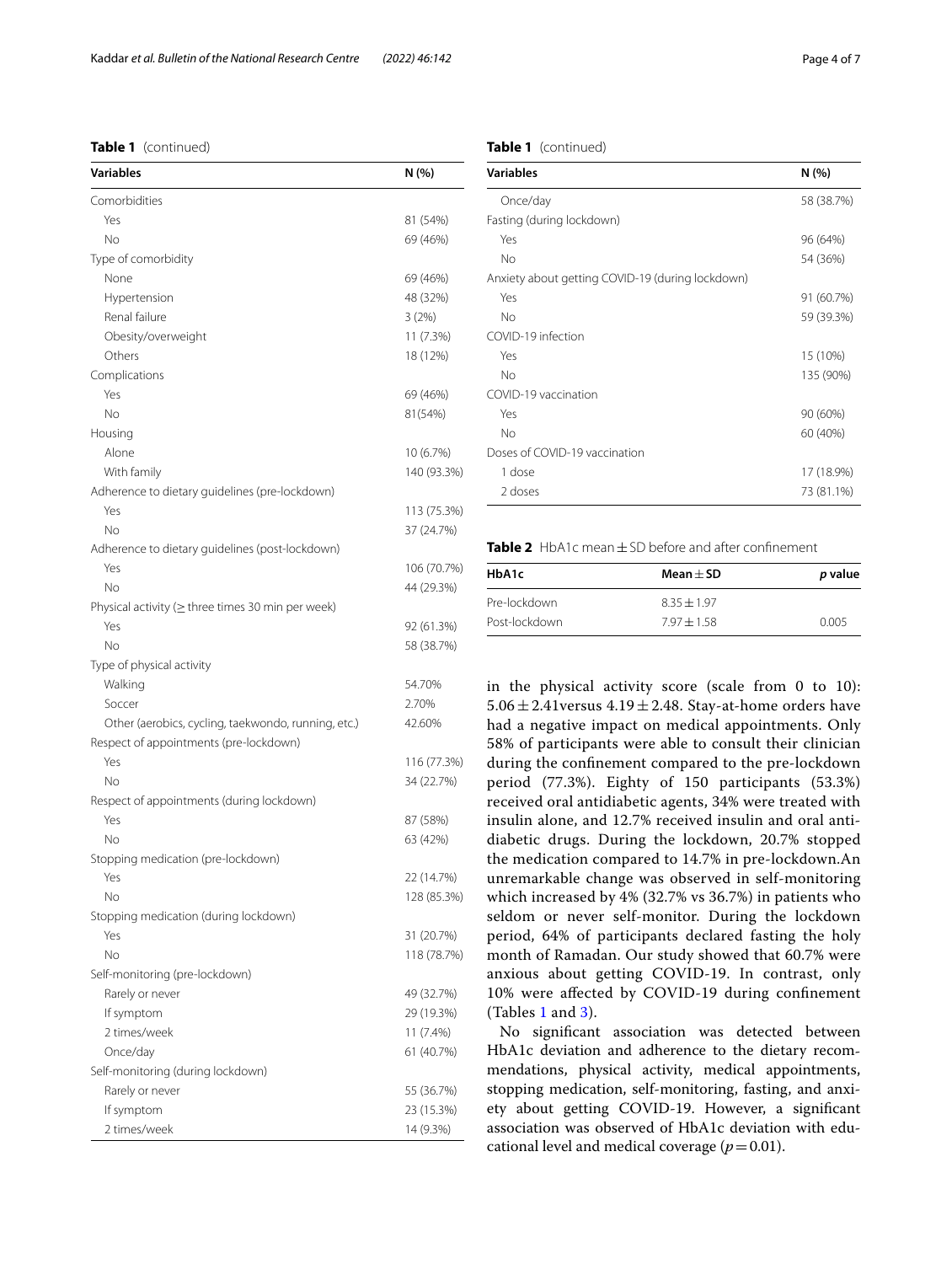| <b>Variables</b>                                   | Mean $\pm$ SD     | Median [Q1; Q3]   |  |
|----------------------------------------------------|-------------------|-------------------|--|
| Age (years)                                        | $54.93 \pm 17.15$ | 58.00 [46; 67]    |  |
| Height (cm)                                        | $163.8 \pm 8.70$  | 163.00 [158; 169] |  |
| Current BMI (kg/m <sup>2</sup> )                   | $27.08 \pm 5.97$  | 26.00 [23; 29.72] |  |
| Diabetes duration (years)                          | $11.29 \pm 8.73$  | 9.50 [4; 16]      |  |
| Weight (pre-lockdown) (kg)                         | $72.43 \pm 14.83$ | 70.00 [62; 82]    |  |
| Weight (post-lockdown) (kg)                        | $72.24 \pm 14.49$ | 70.00 [63; 80]    |  |
| HbA1c (pre-lockdown) (%)                           | $8.35 \pm 1.97$   | 8.00 [7; 10]      |  |
| HbA1c (post-lockdown) (%)                          | $7.97 + 1.57$     | $7.50$ [7; 9]     |  |
| Blood sugar (pre-lockdown) (g/l)                   | $1.60 \pm 0.57$   | $1.50$ [1.2; 2]   |  |
| Blood sugar (post-lockdown) (g/l)                  | $1.63 \pm 0.50$   | $1.54$ [1.21; 2]  |  |
| Physical activity score (pre-lockdown) (0 to 10)   | $5.06 \pm 2.41$   | $5.00$ [3; 7]     |  |
| Physical activity score (post-lockdown)) (0 to 10) | $4.19 \pm 2.48$   | $5.00$ [2; 6]     |  |
|                                                    |                   |                   |  |

<span id="page-4-0"></span>**Table 3** Independent variables variation before and after lockdown

*BMI* body mass index, *HbA1c* glycated hemoglobin, *SD* standard deviation, *Q* quartile

### **Discussion**

In our original study, we aimed to assess the COVID-19 lockdown impact on HbA1c levels in Moroccan patients with T1D and T2D. We detected an overall improvement in HbA1c value by the end of lockdown time compared to pre-lockdown period. The pre-lockdown mean $\pm$ SD HbA1c was  $8.35\% \pm 1.97$  versus  $7.97\% \pm 1.57$  after the lockdown. The HbA1c deviation was independent of the age, gender, weight, height, current BMI status, fasting blood sugar, family history, urban or rural areas, marital status, professional activity, socioeconomic income, type of diabetes, dietary, comorbidities, diabetic complications, housing, adherence to the dietary recommendations, physical activity, medical appointments, stopping medication, self-monitoring, fasting and anxiety about getting COVID-19. Our fndings are consistent with several studies that demonstrated no efect of the COVID-19 lockdown on HbA1c. A study carried out by Anjana et al. in 2020 revealed an improvement in HbA1c ( $n=205$  T2D): post-lockdown HbA1c=7.7 ± 1.7 versus 8.2±1.9%, *p*<0.001 (Anjana et al. [2020\)](#page-5-5). A meta-analysis performed by Psoma et al. ([2020\)](#page-6-0) showed a decrease in HbA1c (%) (*n*=380 T2D): pre-lockdown HbA1c (%) 6.9 $\pm$ 1.3 versus post-lockdown HbA1c (%) 6.7 $\pm$ 0.9;  $p=0.015$  (Psoma et al. [2020\)](#page-6-0). A pre- and post-lockdown data from 110 adults with T2D noted no signifcant change in mean HbA1c (Sankar et al. [2020](#page-6-1)). Retrospective analysis conducted by Pla et al. [\(2020\)](#page-5-6) detected an improvement in glycemic control in patients with T1D during COVID-19 lockdown (HbA1c:  $7.21 \pm 0.78\%$ vs 6.83±0.71%, *p*=0.0005). Fernández et al. ([2020](#page-5-7)) detected, after the lockdown, that the mean glucose declined from  $166.89 \pm 29.4$  to  $158.0 \pm 29.0$  mg/dL in patients with T1D  $(n=307)$ , and their HbA1c decreased from  $7.4 \pm 1.0$  to  $7.1 \pm 1.0$ % ( $54 \pm 10.9$  vs  $57 \pm 10.9$  mmol/ mol; *p*<0.001). In contrary, other studies described a deleterious efect of lockdowns on glycemic control. Recently, Khare and Jindal found a 0.51% increase in mean HbA1c values after home confnement (Khare and Jindal [2021\)](#page-5-8). A study of 101 patients with T2D reported an increase in HbA1c value (from  $7.67 \pm 1.76$  to 8.11 $\pm$ 2.48) (Önmez et al. [2020](#page-5-9)). The reported discoveries, although similar to our present study, demonstrated that the COVID-19 lockdown, regardless of the other risk factors, had no effect on diabetic state and related factors.

Possible reasons cited for the decrease in HbA1c levels in our study during lockdown were a more regular lifestyle: stability at home, spending more time with family, less stress due to teleworking conditions, less exposure to pollution, more time to prepare healthy meals, meals on time, increased contribution to household chores, better sleep and awareness of more serious risks complications of COVID-19 and comorbidities.

Difficulties in accessing exercise centers or outdoor exercise could explain the slight decrease in physical activity offset by household chores. The majority of participants maintained self-monitoring and compliance with dietary recommendations during the confnement period, which compensated for the difficulties in traveling to health centers for medical appointments.

Our fnding reported a signifcant association in HbA1c deviation according to educational level and medical coverage. Moderate and high level of education could improve the glycemic control. Several studies have recorded the negative impact of low educational level on diabetic state (Larsson et al. [1999](#page-5-10); Kim et al.  $2017$ ; Fiseha et al.  $2018$ ). The majority of patients have medical insurance, which facilitates access to care and ensures good patient care. Medical coverage can contribute significantly to improving glycemic levels. The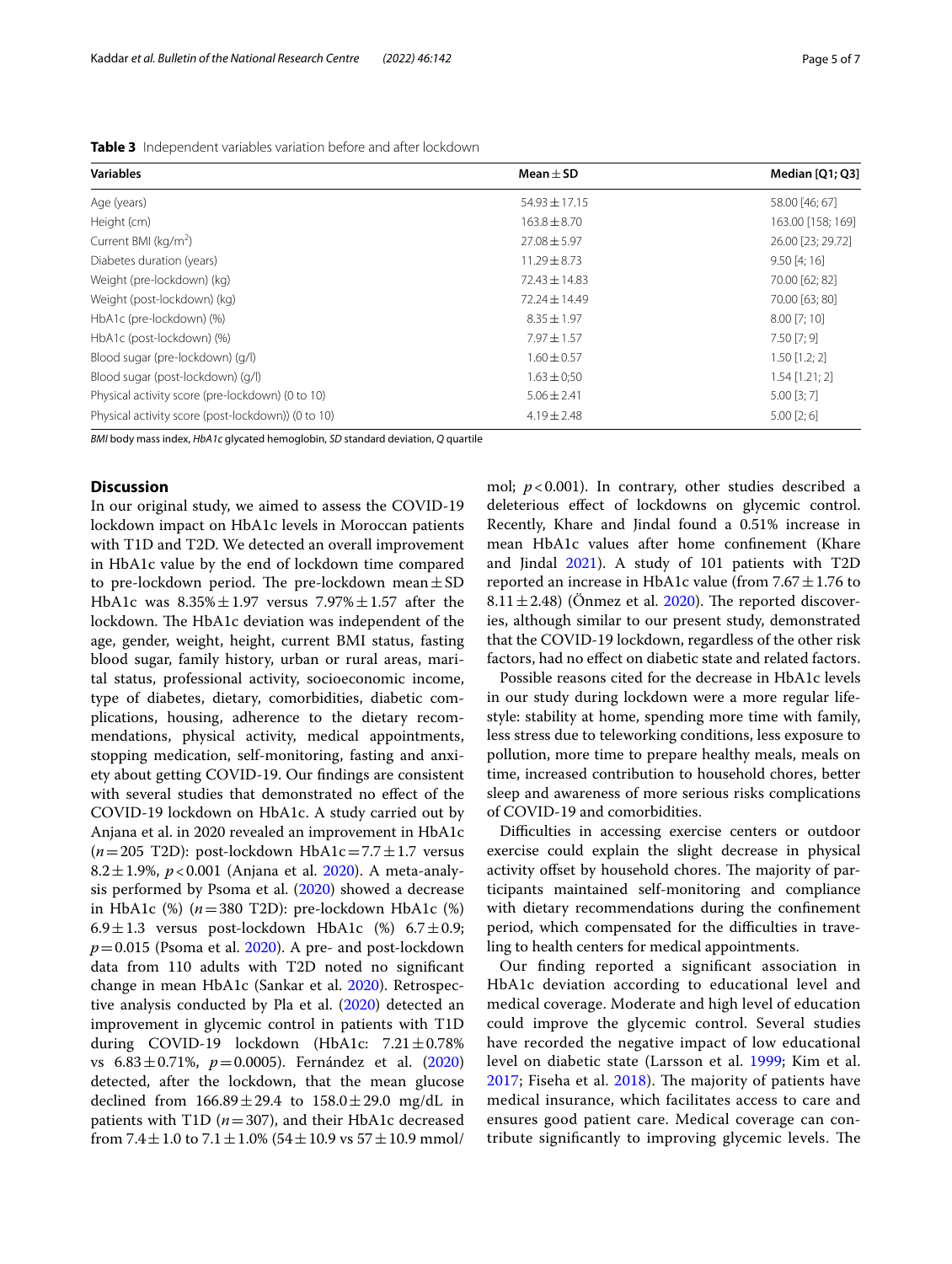cross-sectional study conducted by Canedo et al. [2018](#page-5-13) explained the negative impact of the lack of insurance coverage on the quality of diabetes control (Canedo et al. [2018](#page-5-13)). Glantz et al. ([2020\)](#page-5-14) determined that health insurance infuences the glycemic control (Glantz et al. [2020\)](#page-5-14). These findings are consistent with our results; the lack of medical coverage constitutes a risk factor for diabetes management. Despite the application of strict confnement and the interruption of health care, patients with T1D and T2D did not experience a worsening of glycemic control, but rather an improvement.

## **Conclusion**

To conclude, the confnement due to COVID-19 did not cause a main disturbance in glycemic balance. Short duration of home confinement might be sufficient to afect signifcantly the glycemic control and other risk factors. Further work with larger study samples is needed to identify the metabolic changes that occurred after the strict lock-in period. Nonetheless, the slight improvement recorded implies an improvement in public health policies aiming at encouraging telemedicine and raising awareness about maintaining a healthy lifestyle.

#### **Abbreviations**

COVID-19: Coronavirus disease of 2019; SARS-CoV-2: Severe acute respiratory syndrome coronavirus 2; T1D: Type 1 diabetes; T2D: Type 2 diabetes; WHO: World Health Organization; HbA1c: Glycated hemoglobin; SD: Standard deviation; BMI: Body mass index; OR: Odds ratio.

#### **Acknowledgements**

We thank the staff of the Health Center of the industrial district in Agadir for their technical support.

#### **Author contributions**

RK designed the protocol and drafted the paper; CT, MA and IE designed the survey and collected the data; NF analyzed the data; MK revised the manuscript; AL supervised the study, NEK analyzed the data and revised the manuscript. All authors read and approved the fnal manuscript.

#### **Funding**

None.

#### **Availability of data and materials**

Not applicable.

#### **Declarations**

#### **Ethics approval and consent to participate**

Authorization was obtained by Souss Massa Regional Direction of Health before starting the study while respecting the confdentiality of the data and the respect of anonymity in the processing of the data. All participants gave verbal informed consent to answer the anonymous questionnaire.

#### **Consent for publication**

Not applicable.

#### **Competing interests**

The authors declare that they have no competing interests.

#### **Author details**

<sup>1</sup>International School of Public Health, Mohammed VI University of Health Sciences, Casablanca, Morocco. <sup>2</sup> Regional Direction of Health and Social Protection, Souss Massa Region, Agadir City, Morocco.<sup>3</sup> High Institute of Nursing Professions and Health Techniques of Agadir, Agadir City, Morocco. <sup>4</sup>Molecular Engineering, Valorization and Environment Team, Polydisciplinary Faculty of Taroudant, IBN ZOHR University, B.P. 271, 83 000 Taroudannt City, Morocco.

#### Received: 27 January 2022 Accepted: 4 May 2022 Published online: 16 May 2022

#### **References**

- <span id="page-5-3"></span>American Diabetes Association (2019) 5. Lifestyle management: standards of medical care in diabetes-2019. Diabetes Care 42:S46–S60. [https://doi.org/](https://doi.org/10.2337/dc19-S005) [10.2337/dc19-S005](https://doi.org/10.2337/dc19-S005)
- <span id="page-5-5"></span>Anjana RM, Pradeepa R, Deepa M et al (2020) Acceptability and utilization of newer technologies and effects on glycemic control in type 2 diabetes: lessons learned from lockdown. Diabetes Technol Ther 22:527–534. <https://doi.org/10.1089/dia.2020.0240>
- <span id="page-5-13"></span>Canedo JR, Miller ST, Schlundt D et al (2018) Racial/ethnic disparities in diabetes quality of care: the role of healthcare access and socioeconomic status. J Racial Ethnic Health Disparities 5:7–14. [https://doi.org/10.1007/](https://doi.org/10.1007/s40615-016-0335-8) [s40615-016-0335-8](https://doi.org/10.1007/s40615-016-0335-8)
- <span id="page-5-0"></span>Cucinotta D, Vanelli M (2020) WHO declares COVID-19 a pandemic. Acta Bio Medica Atenei Parmensis 91:157–160. [https://doi.org/10.23750/abm.](https://doi.org/10.23750/abm.v91i1.9397) [v91i1.9397](https://doi.org/10.23750/abm.v91i1.9397)
- Diabetes Diet, Eating, & Physical Activity | NIDDK. In: National Institute of Diabetes and Digestive and Kidney Diseases. [https://www.niddk.nih.](https://www.niddk.nih.gov/health-information/diabetes/overview/diet-eating-physical-activity) [gov/health-information/diabetes/overview/diet-eating-physical-activity.](https://www.niddk.nih.gov/health-information/diabetes/overview/diet-eating-physical-activity) Accessed 4 Apr 2022a
- <span id="page-5-4"></span>Duclos M, Oppert J-M, Verges B et al (2013) Physical activity and type 2 diabetes. Recommandations of the SFD (Francophone Diabetes Society) diabetes and physical activity working group. Diabetes Metab 39:205–216. <https://doi.org/10.1016/j.diabet.2013.03.005>
- <span id="page-5-7"></span>Fernández E, Cortazar A, Bellido V (2020) Impact of COVID-19 lockdown on glycemic control in patients with type 1 diabetes. Diabetes Res Clin Pract 166:108348. <https://doi.org/10.1016/j.diabres.2020.108348>
- <span id="page-5-12"></span>Fiseha T, Alemayehu E, Kassahun W et al (2018) Factors associated with glycemic control among diabetic adult out-patients in Northeast Ethiopia. BMC Res Notes 11:316. <https://doi.org/10.1186/s13104-018-3423-5>
- <span id="page-5-14"></span>Glantz NM, Morales JM, Bevier WC et al (2020) Insurance status and biological and psychosocial determinants of cardiometabolic risk among Mexican-Origin U.S. Hispanic/Latino adults with type 2 diabetes. Health Equity 4:142–149.<https://doi.org/10.1089/heq.2019.0119>
- <span id="page-5-2"></span>Gray A, Threlkeld RJ (2000) Nutritional recommendations for individuals with diabetes. In: Feingold KR, Anawalt B, Boyce A et al (eds) Endotext. MDText. com Inc, South Dartmouth
- <span id="page-5-8"></span>Khare J, Jindal S (2021) Observational study on efect of lock down due to COVID 19 on HBA1c levels in patients with diabetes: experience from Central India. Prim Care Diabetes S1751–9918(20):30362–30364. [https://](https://doi.org/10.1016/j.pcd.2020.12.003) [doi.org/10.1016/j.pcd.2020.12.003](https://doi.org/10.1016/j.pcd.2020.12.003)
- <span id="page-5-11"></span>Kim J-H, Noh J, Choi J-W, Park E-C (2017) Association of education and smoking status on risk of diabetes mellitus: a population-based nationwide cross-sectional study. Int J Environ Res Public Health 14:E655. [https://doi.](https://doi.org/10.3390/ijerph14060655) [org/10.3390/ijerph14060655](https://doi.org/10.3390/ijerph14060655)
- <span id="page-5-10"></span>Larsson D, Lager I, Nilsson PM (1999) Socio-economic characteristics and quality of life in diabetes mellitus–relation to metabolic control. Scand J Public Health 27:101–105
- Moroccan-Ministry-of-Health The Official Coronavirus Portal in Morocco. [http://www.covidmaroc.ma/Pages/Accueilfr.aspx.](http://www.covidmaroc.ma/Pages/Accueilfr.aspx) Accessed 30 Aug 2021
- <span id="page-5-9"></span>Önmez A, Gamsızkan Z, Özdemir Ş et al (2020) The efect of COVID-19 lockdown on glycemic control in patients with type 2 diabetes mellitus in Turkey. Diabetes Metab Syndr 14:1963–1966. [https://doi.org/10.1016/j.](https://doi.org/10.1016/j.dsx.2020.10.007) [dsx.2020.10.007](https://doi.org/10.1016/j.dsx.2020.10.007)
- <span id="page-5-1"></span>Orban J, Ichai C (2008) Complications métaboliques aiguës du diabète. Réanimation 17:761–767.<https://doi.org/10.1016/j.reaurg.2008.09.006>
- <span id="page-5-6"></span>Pla B, Arranz A, Knott C et al (2020) Impact of COVID-19 Lockdown on Glycemic Control in Adults with Type 1 Diabetes Mellitus. J Endocr Soc 4:bvaa149. <https://doi.org/10.1210/jendso/bvaa149>